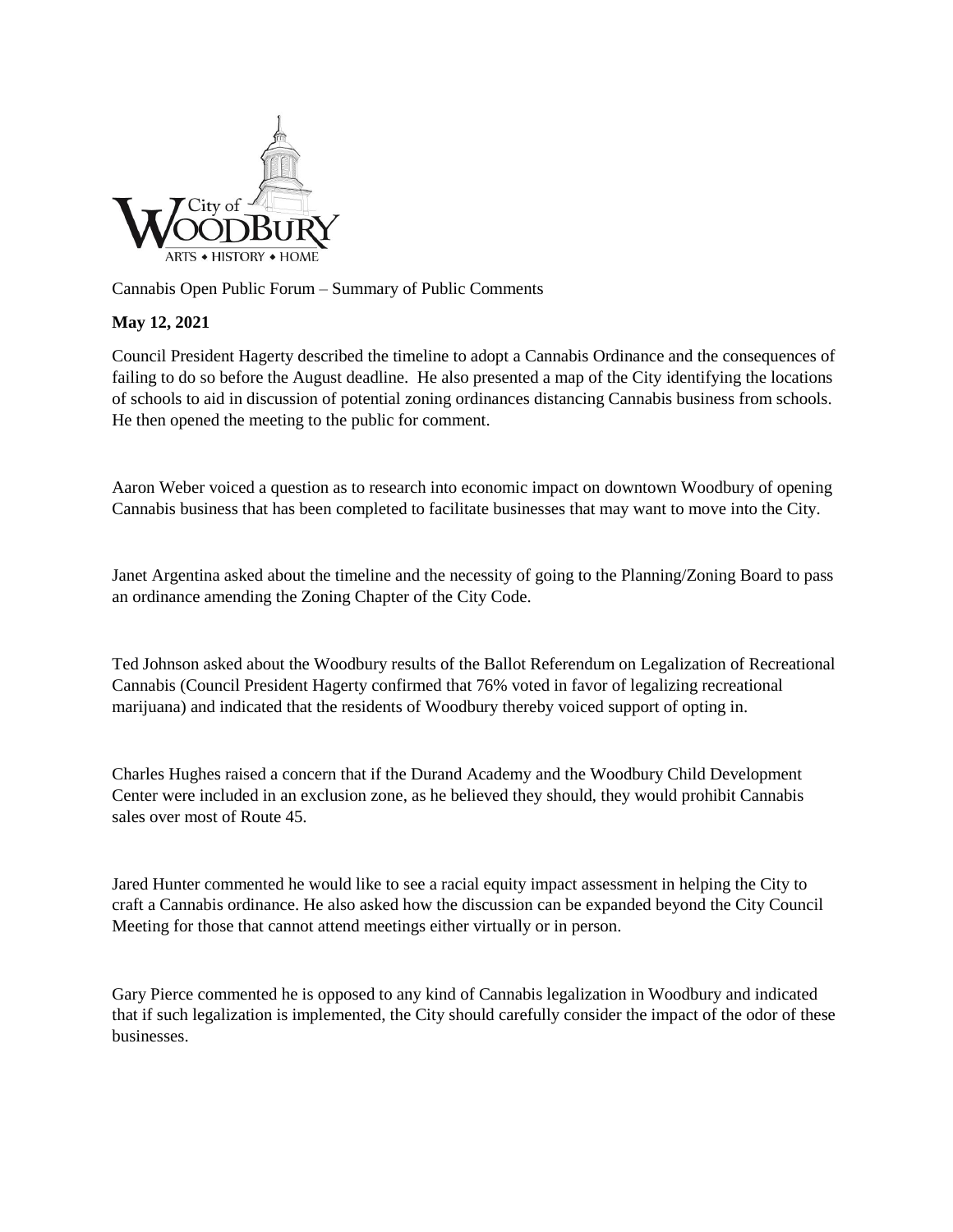Kaylyn Roger reiterated concerns about racial equity and proximity of Cannabis businesses near schools. She also voiced concern about proximity to residential districts.

Jamilah Damiani asked whether any panelists had been to a dispensary. (No Council members or panelists had been to one before).

## **May 26, 2021**

Council President Hagerty introduced an updated map prepared by City professionals indicating school locations. He also reviewed the process of introducing an ordinance, the need for Planning/Zoning review, and adoption. He also described the strategy employed by local municipalities to opt out at this time and leaving open the opportunity to opt in at a later date.

John Traenkner voiced his support of opting into Cannabis business and his optimism about the economic impact on the City.

Charles Hughes thanked Council for the updated map and voiced a question in regard to whether Cannabis was prohibited in school zones. He voiced concerns about whether all schools were included in the map and interpretations of the Drug Free School Zone laws. He also asked how the Planning and Zoning Board had been considering these issues.

Amanda Terpstra introduced herself as co-founder of Bestbuds, a CBD and potential Cannabis business interested in working in Woodbury. She offered herself and her business as a resource for the City in finding information about Cannabis business.

Jared Hunter voiced his support for opting into Cannabis Business in the City, but endorsed a racial equity impact assessment as part of permitting these enterprises in the City.

Jamilah Damiani voiced concern about the governing body making decisions about Cannabis Business in the City when none of them had been in a dispensary before. She stated that her father had worked in a dispensary and could vouch for the quality of regulation of these facilities in Florida. She encouraged the elected officials to visit New Jersey dispensaries and document their findings.

Kaylyn Roger again voiced concern about Cannabis businesses in residential areas and asked how the community would continue to be involved in the decision-making process. The solicitor described the necessary process and public hearings.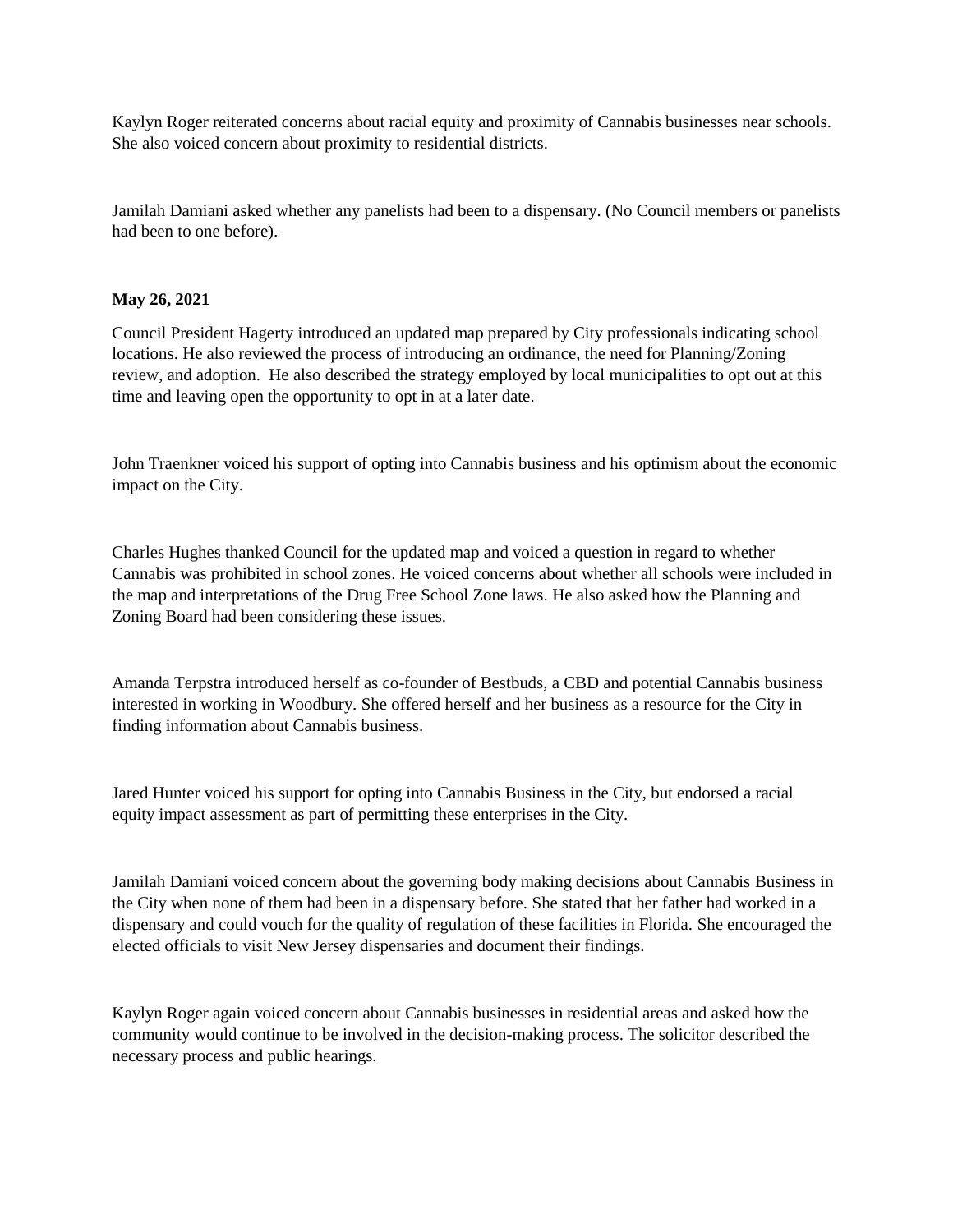Anthony Alveario said that certain businesses, including methadone clinics, drug paraphernalia stores, second hand clothing stores, liquor stores, and others, contribute to the destruction of commercial districts and small towns. He is concerned that some of these businesses are already permitted in the commercial district in the City and implied that permitting Cannabis businesses in the downtown would lead to a negative result in Woodbury.

John Fulmer voiced concerns about the inchoate nature of regulation and unfamiliarity of Council and professionals with new Cannabis laws and suggested that the City should opt out until more clarity is available. He stated that he supported an opt in ordinance once there is more clarity, though he stated that cultivation and manufacture would fit poorly in Woodbury.

Ken McIlvaine asked what tax revenue would be generated by permitting Cannabis business in the City. He suggested that this would be a small revenue generator.

Pamela Lewis stated that the map prepared by the City Professionals was helpful, but again brought up concerns about conflicts of state and federal law in regard to Cannabis businesses in close proximity to schools. She was worried about how failure to opt out could lead to a 'free for all' and questioned which businesses the City was most interested in permitting or limiting.

## **June 9, 2021**

Council President Hagerty shared a New Jersey Cannabis fact sheet and invited the public to speak.

Jamilah Damiani asked if Council had any discussions about opting in or out outside of the public meetings. The Council President stated that he was working to have a dialogue with interested parties and Councilwoman O'Connor stated that residents from her ward had reached out to her with feedback and these discussions began prior to the public hearings. The Solicitor explained elected officials could not have group discussions amongst themselves outside of a public meeting.

Hugh Giordano came as a representative of the United Food Commercial Workers Union, a national labor union representing Cannabis workers. Stated that Cannabis was poised to create very good jobs and careers for educated New Jersey residents. Recommended looking at the City of Bayonne ordinance as a model.

Amanda Terpstra introduced herself as co-founder of Bestbuds, a CBD and potential Cannabis business interested in working in Woodbury. She cited a recent article from Northjersey.com which implied that there was considerable revenue available from Cannabis sales. She again stated that she and her business were available to discuss opportunities for Cannabis business in the City.